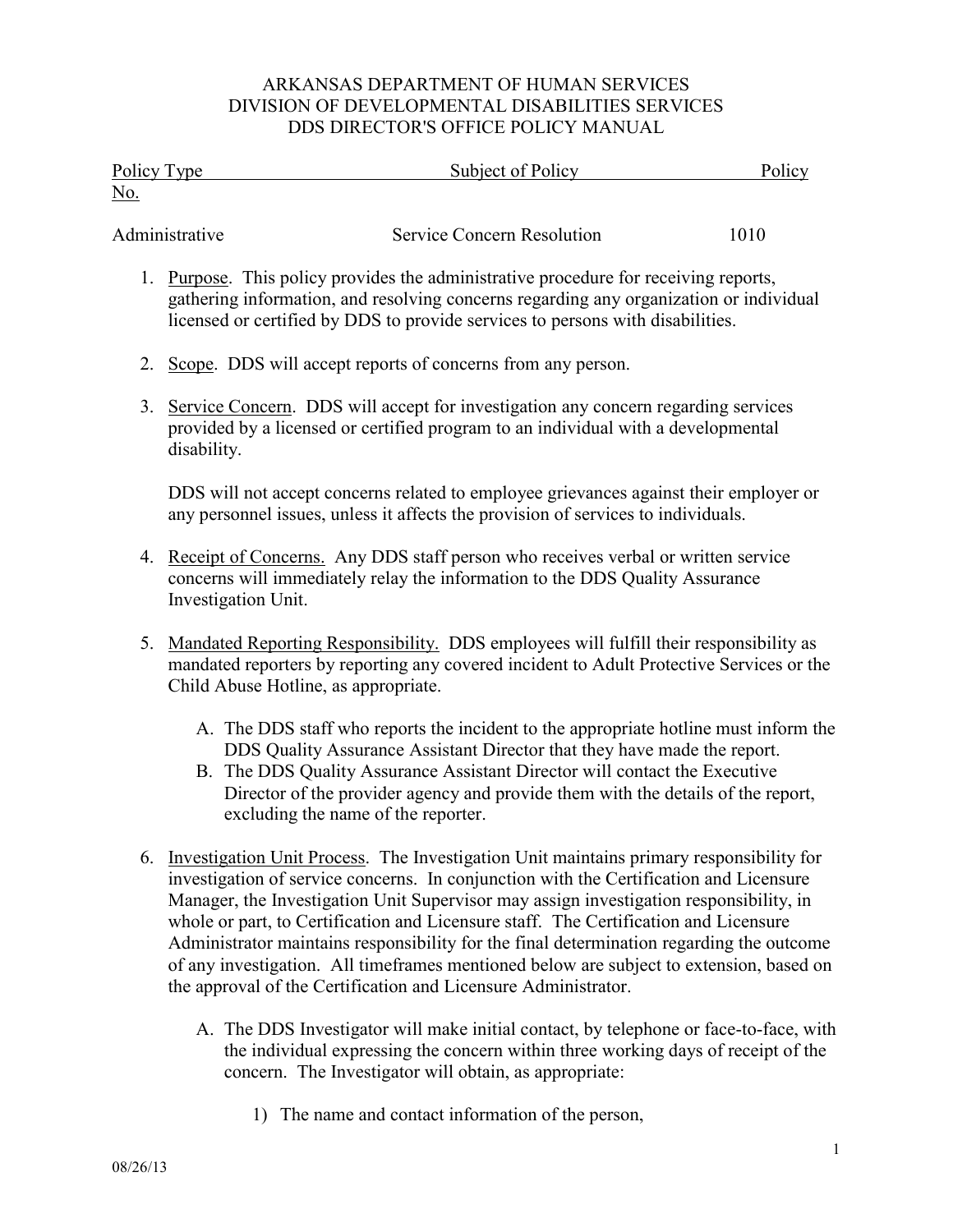- 2) The name and contact information of the individual receiving services and who is the subject of the concern,
- 3) A complete accounting of the concern, including the names of all persons involved, locations, dates and any other pertinent information.
- B. If the Investigator is unable to make initial telephone or face-to-face contact within three working days, the Investigator will send a certified letter to the person expressing the concern that requests that he make contact with the Investigator within three working days of his receipt of the letter. If the individual does not contact the Investigator within the specified period, the Investigator will not pursue the matter unless it appears that the health and safety of an individual who is receiving services is jeopardized.
	- 1) If the Investigator determines that the health and safety of an individual is jeopardized, he will initiate an investigation by contacting the individual's
		- i. Waiver Case Management provider, or
		- ii. Center-Based service provider.
- C. The Investigator will begin the fact-finding process within one working day after completion of the initial interview with the person expressing the concern in order to determine if there is sufficient evidence to conduct a full investigation. The fact-finding will include:
	- 1) Telephone or face-to-face interviews with involved parties, and as necessary,
	- 2) Review of pertinent documents related to the concern.
- D. With the approval of the Certification and Licensure Administrator, the Investigator will determine whether to initiate an investigation.
	- 1) If the determination is not to proceed with a full investigation, the Investigator will:
		- i. Complete a written summary of events within ten calendar days of the decision
		- ii. Make a referral to another party, such as the DDS Ombudsman or DMS Program Integrity, if appropriate
	- 2) If the determination is to proceed with a full investigation, the Investigator will initiate an investigation based at any or all of the following;
		- i. The provider center,
		- ii. The provider owned group home,
		- iii. The provider owned apartment,
		- iv. The provider owned home,
		- v. A provider employee owned home,
		- vi. The home of the individual who is the subject of the concern, only if the concern came from the individual or their guardian, or
		- vii. The DDS office.
	- 3) The Investigator will base the determination as to where to conduct the investigation on factors such as the severity of the allegation and the number and severity of related concerns received regarding the provider, the alleged perpetrator or the individual during the preceding six months.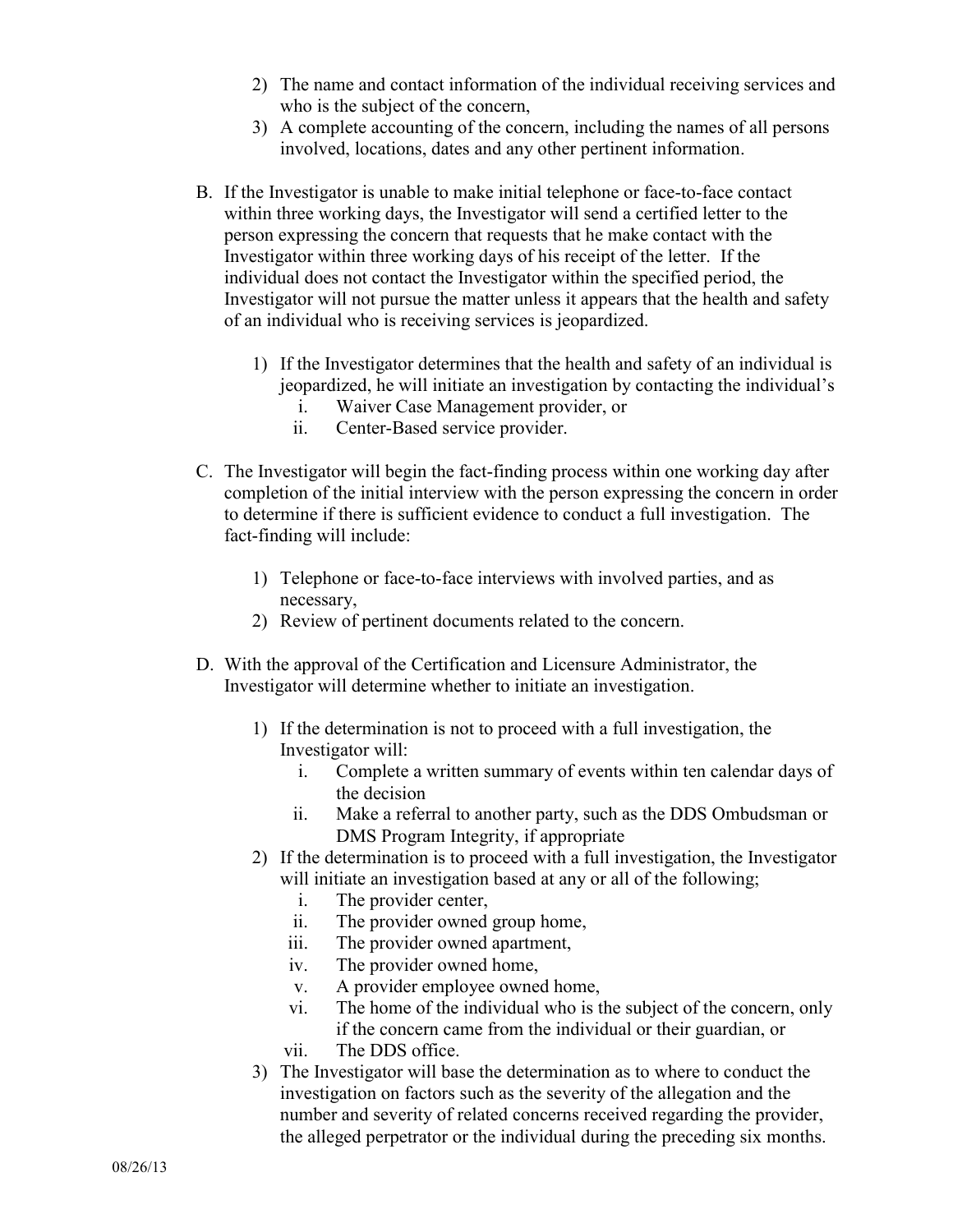The decision will be subject to the Certification and Licensure Administrator's approval.

- i. The team who conducts the investigation at the provider location routinely consists of no more than two persons. The Certification and Licensure Administrator must obtain approval from the DDS Director to allow more than two persons to conduct an on-site investigation.
- E. The investigator will complete the investigation within 30 calendar days of receipt of the concern. The investigator may conduct any or all of the following activities during investigation:
	- 1) Telephone or face-to-face interviews with involved parties
	- 2) Conduct an unannounced visit to the location as described in D2,i-vii either during regular working hours, after-hours or on weekends
	- 3) Photograph physical evidence
	- 4) Review of case notes, plans of care, time sheets, or physical plant inspections
	- 5) Review of documentation of staff training
	- 6) Review of agency policies and personnel files
	- 7) Review of any other pertinent information
- F. Upon completion of the investigation, the investigator will determine if the facts support a finding that the provider did not adhere to DDS Standards for Center-Based Community Services, DDS Certification Standards for ACS Waiver Services, or any other applicable policy, regulation or standard.
	- 1) If the facts support a finding, within 15 calendar days of the conclusion of the investigation, the investigator will send to the provider a report that contains at least the following information:
		- i. A summary of the issue,
		- ii. When and how the concern was submitted,
		- iii. A brief summary of the investigation methods, interviews and facts,
		- iv. A justification of the determination of the finding, including a citation of the applicable standard or rule,
		- v. A request for a time-bound Assurance of Adherence to the standard or rule
		- vi. A notice that the provider may request a meeting with the Certification and Licensure Administrator to discuss the findings of the review and to produce additional evidence if warranted, and
		- vii. A notice that the decision is subject to appeal under the provisions of DDS Administrative Appeals Policy 1076.
	- 2) With the approval of the Certification and Licensure Administrator, the Investigator may request that Certification and Licensure staff initiate a full licensure or certification review of the program.
	- 3) If the facts do not support a finding, the investigator will, within 15 calendar days of the conclusion of the investigation;